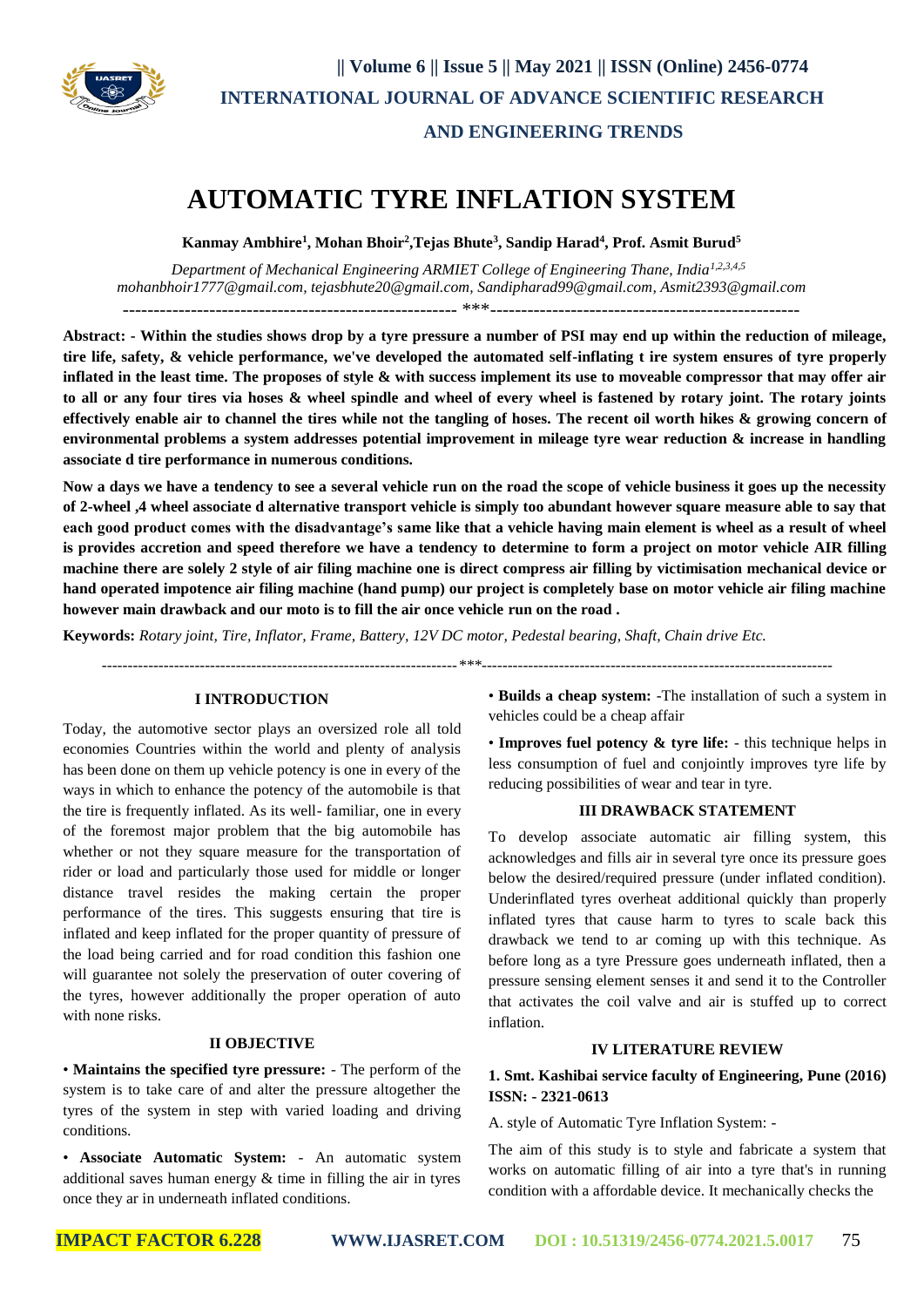

## **|| Volume 6 || Issue 5 || May 2021 || ISSN (Online) 2456-0774 INTERNATIONAL JOURNAL OF ADVANCE SCIENTIFIC RESEARCH AND ENGINEERING TRENDS**

pressure within the tyre with the assistance of gauge and ON the mechanical device that takes air from atmosphere, compresses it and so delivers the compressed gas to tyre and ensures that tyres area unit forever properly inflated to boost tyre life, human safety, and reduction of ratio and vehicle performance. Because the wheel is in rotating condition whereas filling of air into it, synovial joint is mounted between wheel spindle and wheel hub at every wheel in order that there's no tangling of hoses.[1]

## **2. B. P. Omprakash, T. Senthil Kumar, "M.A.R.S - Mechanized Air replenishment System":**

The aim of this study is to style and fabricate a system that reduces human labour and time by eliminating the condition of driver to travel to a filling station or he must attach a pump manually as physical affiliation of tyre and pump consumes longer. Secondly, tyre should not be below inflated nor over inflated i.e., pressure ought to be in optimized level as below inflation causes sporting of tyre, consumption of additional fuel and over inflation causes explosion of tyre.[2]

## **3. College of Bioresources Engineering and Environmental geophysics, University of KwaZulu-Natal, Pietermaritzburg (JULY 2006)**

During war II the quality needs within the former Soviet Union and Warszawa treaty countries were extraordinarily tight thanks to poor road and route quality. Consequently, a substantial effort was created by these countries to develop systems to improve quality, as well as primary suspensions and central tyre inflation systems (Kaczmarek, 1984). Kaczmarek (1984) expressed that "One of the foremost effective and well established systems that are custom-made to wheeled military science vehicles to boost the general vehicle quality is CTI." However, when war II no serious thought of the advantages of CTI occurred till the first 1980's, wherever when most of the military military science vehicles produced within the u. s. were equipped with CTI (Adams, 2002).[3]

## **V NEED OF INSPECTION**

1. To make sure that a region, substance, or part is in compliance to a present level

2. To satisfy the changeability of manufacture.

3. To keep up client relations by guaranteeing that no defective merchandise meet shoppers.

4. Give a technique for distinguishing producing flaws. The review reports aren't solely registered, however conjointly forwarded to the producing department for taking appropriate} measures to make sure that suitable elements are made which scrap is reduced.

5. It conjointly aids within the procural of high-quality raw materials. Tools and instrumentality that management the finished product's quality. It conjointly aids within the coordination of the roles of quality management, producing, buying, and alternative structure departments

6. To create a call on the faulty elements, i.e., to assess whether or not any of those elements are often created appropriate once minor repairs.

## **VI PROJECT METHODOLOGY**

The operating of this project is just too straightforward. We tend to attempt to build this project it's to difficult. However we tend to get an awfully gifted project guide and school workers to assist US to form such a tough project to form it straightforward, initial we tend to build an easy base style than we tend to begin work thereon. We tend to purchase same material from market. We tend to get from commonplace half from hardware like shaft, bearing, motor, wheel, and battery. main downside to visualize on mechanical device. We tend to can't place massive mechanical device in our bike or automotive thus our project guide can facilitate US to seek out little size of mechanical device..

## **The main operating of project is as follow**

• 1st we tend to ON the switch than twelvev current provide to motor than motor run motor having 3/8 gear with 12 teeth lock on the motor shaft and it offers drive to drive shaft

• The driven shaft is mounted on the two homosexual bearing and it conjointly having a 3/8 gears twenty four teeth and this shaft is driven shaft. this shaft is run with relevance motor

• With relevance shaft the wheel is mounted on shaft it'll conjointly turned

• The main operate of our project once tyre turned on it time to fill air thus we tend to can't use rota seal it'll use in gas business. than we tend to style the bearing and mounted on the roto seal

• The roto seal can stationary however our shaft it turned however wheel and roto lock in between having hollo shaft we tend to use for air provide as shown on fig.

• When we tend to press the ordinal switch the mechanically the mechanical device starts and it'll fill the air on the wheel

• So, it prevents accident on the highways.



**Fig.1 AUTOMATIC TYRE INFLATION SYSTEAM MODEL**